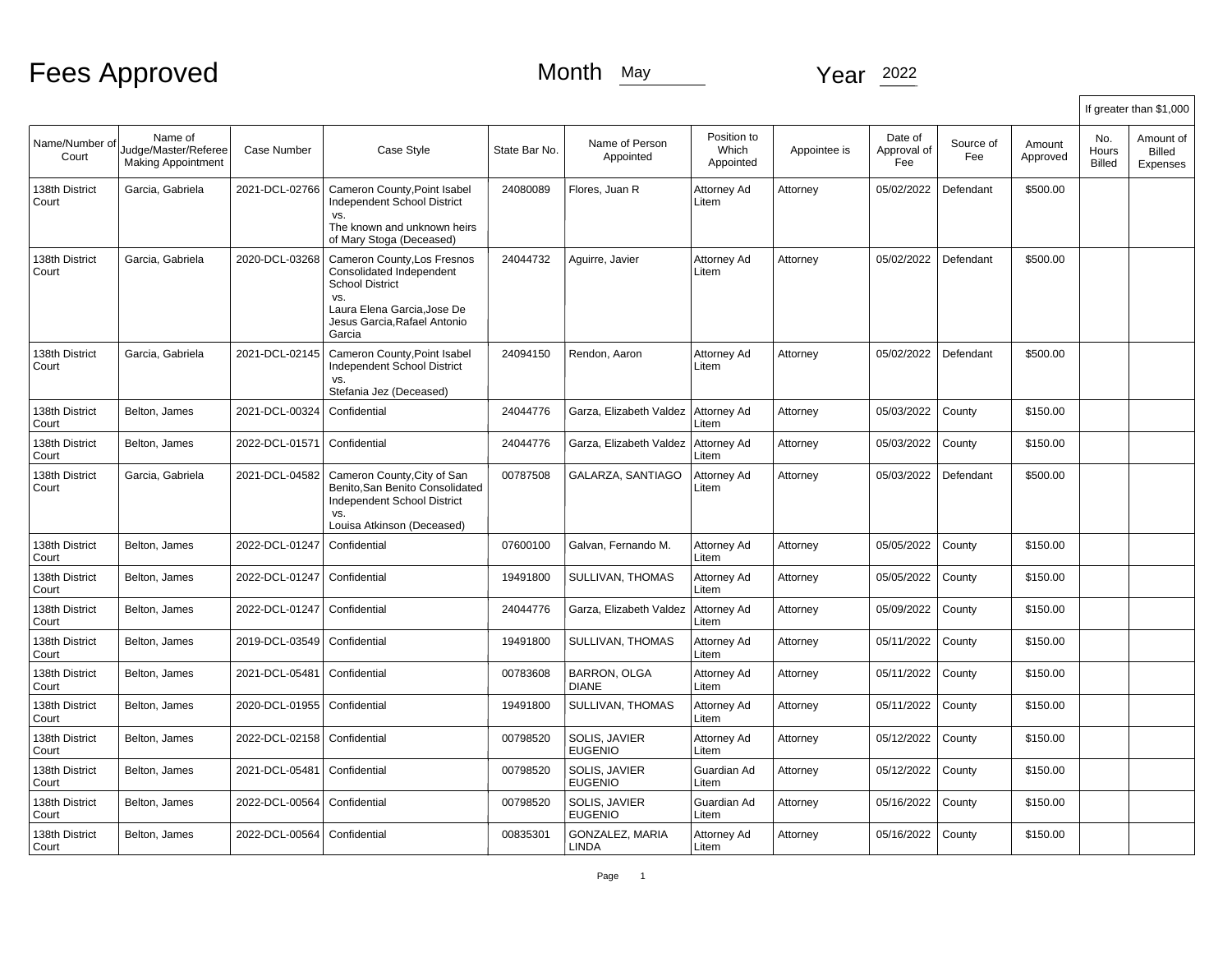|                         |                                                              |                    |                                                                                                                                                                      |               |                                 |                                   |              |                               |                  |                    |                        | If greater than \$1,000                |
|-------------------------|--------------------------------------------------------------|--------------------|----------------------------------------------------------------------------------------------------------------------------------------------------------------------|---------------|---------------------------------|-----------------------------------|--------------|-------------------------------|------------------|--------------------|------------------------|----------------------------------------|
| Name/Number of<br>Court | Name of<br>Judge/Master/Referee<br><b>Making Appointment</b> | <b>Case Number</b> | Case Style                                                                                                                                                           | State Bar No. | Name of Person<br>Appointed     | Position to<br>Which<br>Appointed | Appointee is | Date of<br>Approval of<br>Fee | Source of<br>Fee | Amount<br>Approved | No.<br>Hours<br>Billed | Amount of<br><b>Billed</b><br>Expenses |
| 138th District<br>Court | Belton, James                                                | 2022-DCL-00564     | Confidential                                                                                                                                                         | 07600100      | Galvan, Fernando M.             | Attorney Ad<br>Litem              | Attorney     | 05/16/2022                    | County           | \$150.00           |                        |                                        |
| 138th District<br>Court | Belton, James                                                | 2022-DCL-02158     | Confidential                                                                                                                                                         | 24043677      | GARCIA, VALERIE                 | Attorney Ad<br>Litem              | Attorney     | 05/16/2022                    | County           | \$150.00           |                        |                                        |
| 138th District<br>Court | Belton, James                                                | 2022-DCL-00564     | Confidential                                                                                                                                                         | 19491800      | SULLIVAN, THOMAS                | Attorney Ad<br>Litem              | Attorney     | 05/17/2022                    | County           | \$150.00           |                        |                                        |
| 138th District<br>Court | Belton, James                                                | 2022-DCL-02158     | Confidential                                                                                                                                                         | 24044776      | Garza, Elizabeth Valdez         | Attorney Ad<br>Litem              | Attorney     | 05/19/2022                    | County           | \$150.00           |                        |                                        |
| 138th District<br>Court | Belton, James                                                | 2019-DCL-03549     | Confidential                                                                                                                                                         | 24044776      | Garza, Elizabeth Valdez         | Guardian Ad<br>Litem              | Attorney     | 05/19/2022                    | County           | \$150.00           |                        |                                        |
| 138th District<br>Court | Belton, James                                                | 2020-DCL-01955     | Confidential                                                                                                                                                         | 24044776      | Garza, Elizabeth Valdez         | Guardian Ad<br>Litem              | Attorney     | 05/19/2022                    | County           | \$150.00           |                        |                                        |
| 138th District<br>Court | Belton, James                                                | 2020-DCL-04050     | Confidential                                                                                                                                                         | 24044776      | Garza, Elizabeth Valdez         | Attorney Ad<br>Litem              | Attorney     | 05/19/2022                    | County           | \$150.00           |                        |                                        |
| 138th District<br>Court | Belton, James                                                | 2019-DCL-04073     | Confidential                                                                                                                                                         | 24044776      | Garza, Elizabeth Valdez         | Attorney Ad<br>Litem              | Attorney     | 05/19/2022                    | County           | \$150.00           |                        |                                        |
| 138th District<br>Court | Belton, James                                                | 2021-DCL-03877     | Confidential                                                                                                                                                         | 24029802      | ROLDAN, MARIBEL                 | Attorney Ad<br>Litem              | Attorney     | 05/19/2022                    | County           | \$150.00           |                        |                                        |
| 138th District<br>Court | Belton, James                                                | 2022-DCL-02158     | Confidential                                                                                                                                                         | 00798520      | SOLIS, JAVIER<br><b>EUGENIO</b> | Attorney Ad<br>Litem              | Attorney     | 05/19/2022                    | County           | \$150.00           |                        |                                        |
| 138th District<br>Court | Belton, James                                                | 2021-DCL-03877     | Confidential                                                                                                                                                         | 24043677      | GARCIA, VALERIE                 | Guardian Ad<br>Litem              | Attorney     | 05/19/2022                    | County           | \$150.00           |                        |                                        |
| 138th District<br>Court | Belton, James                                                | 2022-DCL-02158     | Confidential                                                                                                                                                         | 24043677      | GARCIA, VALERIE                 | Attorney Ad<br>Litem              | Attorney     | 05/19/2022                    | County           | \$150.00           |                        |                                        |
| 138th District<br>Court | Garcia, Gabriela                                             | 2019-DCL-04728     | Abelardo Pena, III, Veronika<br>Pena, Individually And Anf Of<br>E.A.P. And A.P. IV Minor<br>Children<br>VS.<br>Kurtis Shane Hendley And<br>Loftin Equipment Company | 00794990      | Sorola, Louis S.                | Guardian Ad<br>Litem              | Attorney     | 05/19/2022                    | Defendant        | \$800.00           |                        |                                        |
| 138th District<br>Court | Garcia, Gabriela                                             | 2020-DCL-01265     | Adriana Esquivel, Karina<br>Fierro, Aurelio Talquexpan<br>VS.<br>Darrell Jones                                                                                       | 24010328      | Rabb, Lawrence "L.J."           | Guardian Ad<br>Litem              | Attorney     | 05/19/2022                    | Defendant        | \$2,000.00         |                        |                                        |
| 138th District<br>Court | Belton, James                                                | 2021-DCL-03877     | Confidential                                                                                                                                                         | 07600100      | Galvan, Fernando M.             | Attorney Ad<br>Litem              | Attorney     | 05/20/2022                    | County           | \$150.00           |                        |                                        |
| 138th District<br>Court | Belton, James                                                | 2022-DCL-02158     | Confidential                                                                                                                                                         | 15037600      | NIX. ANGELA<br><b>PATRICIA</b>  | Guardian Ad<br>Litem              | Attorney     | 05/23/2022                    | County           | \$150.00           |                        |                                        |
| 138th District<br>Court | Belton, James                                                | 2021-DCL-03877     | Confidential                                                                                                                                                         | 15037600      | NIX, ANGELA<br><b>PATRICIA</b>  | Attorney Ad<br>Litem              | Attorney     | 05/23/2022                    | County           | \$150.00           |                        |                                        |
| 138th District<br>Court | Belton, James                                                | 2022-DCL-00564     | Confidential                                                                                                                                                         | 15037600      | NIX, ANGELA<br><b>PATRICIA</b>  | Attorney Ad<br>Litem              | Attorney     | 05/23/2022                    | County           | \$200.00           |                        |                                        |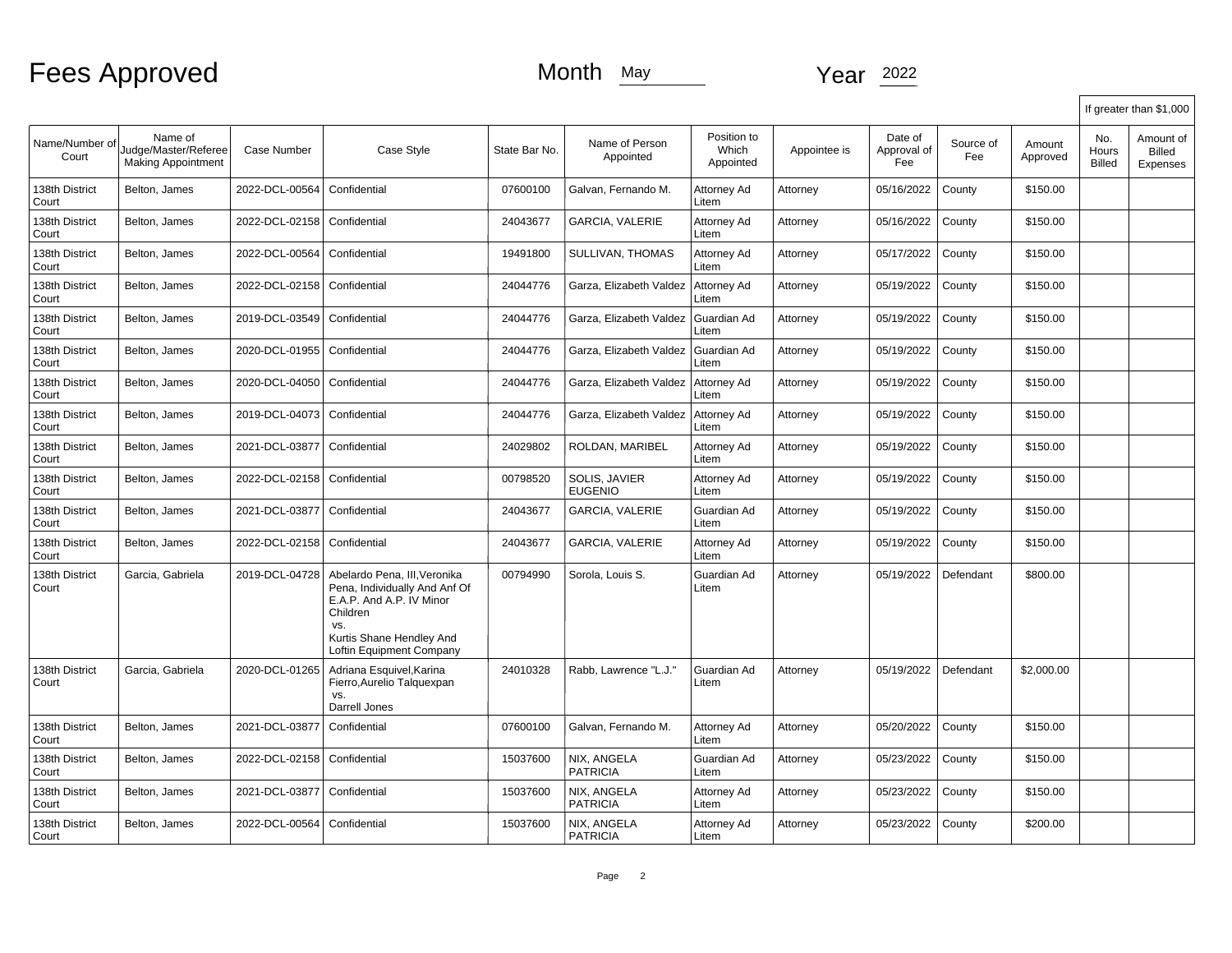|                         |                                                              |                               |                                                                                                                                      |               |                                     |                                   |              |                               |                  |                    |                               | If greater than \$1,000         |
|-------------------------|--------------------------------------------------------------|-------------------------------|--------------------------------------------------------------------------------------------------------------------------------------|---------------|-------------------------------------|-----------------------------------|--------------|-------------------------------|------------------|--------------------|-------------------------------|---------------------------------|
| Name/Number of<br>Court | Name of<br>Judge/Master/Referee<br><b>Making Appointment</b> | Case Number                   | Case Style                                                                                                                           | State Bar No. | Name of Person<br>Appointed         | Position to<br>Which<br>Appointed | Appointee is | Date of<br>Approval of<br>Fee | Source of<br>Fee | Amount<br>Approved | No.<br>Hours<br><b>Billed</b> | Amount of<br>Billed<br>Expenses |
| 138th District<br>Court | Belton, James                                                | 2021-DCL-03877                | Confidential                                                                                                                         | 24029802      | ROLDAN, MARIBEL                     | Attorney Ad<br>Litem              | Attorney     | 05/24/2022                    | County           | \$200.00           |                               |                                 |
| 138th District<br>Court | Belton, James                                                | 2021-DCL-03877                | Confidential                                                                                                                         | 24043677      | <b>GARCIA, VALERIE</b>              | Guardian Ad<br>Litem              | Attorney     | 05/25/2022                    | County           | \$200.00           |                               |                                 |
| 138th District<br>Court | Belton, James                                                | 2021-DCL-03877                | Confidential                                                                                                                         | 15037600      | NIX, ANGELA<br><b>PATRICIA</b>      | Attorney Ad<br>Litem              | Attorney     | 05/25/2022                    | County           | \$300.00           |                               |                                 |
| 138th District<br>Court | Garcia, Gabriela                                             | 2018-DCL-07283                | Confidential                                                                                                                         | 7600100       | GALVAN. FERNANDO                    | Attorney Ad<br>Litem              | Attorney     | 05/25/2022                    | County           | \$150.00           |                               |                                 |
| 138th District<br>Court | Belton, James                                                | 2018-DCL-04878                | Confidential                                                                                                                         | 24029802      | ROLDAN, MARIBEL                     | Guardian Ad<br>Litem              | Attorney     | 05/25/2022                    | County           | \$150.00           |                               |                                 |
| 138th District<br>Court | Belton, James                                                | 2018-DCL-04878   Confidential |                                                                                                                                      | 00783608      | <b>BARRON, OLGA</b><br><b>DIANE</b> | Attorney Ad<br>Litem              | Attorney     | 05/25/2022                    | County           | \$150.00           |                               |                                 |
| 138th District<br>Court | Belton, James                                                | 2022-DCL-02158   Confidential |                                                                                                                                      | 00798520      | SOLIS, JAVIER<br><b>EUGENIO</b>     | Attorney Ad<br>Litem              | Attorney     | 05/26/2022                    | County           | \$200.00           |                               |                                 |
| 138th District<br>Court | Belton, James                                                | 2022-DCL-02158   Confidential |                                                                                                                                      | 24043677      | <b>GARCIA, VALERIE</b>              | Attorney Ad<br>Litem              | Attorney     | 05/27/2022                    | County           | \$150.00           |                               |                                 |
| 138th District<br>Court | Belton, James                                                | 2022-DCL-02158   Confidential |                                                                                                                                      | 24044776      | Garza, Elizabeth Valdez             | Attorney Ad<br>Litem              | Attorney     | 05/31/2022                    | County           | \$150.00           |                               |                                 |
| 138th District<br>Court | Belton, James                                                | 2022-DCL-02158   Confidential |                                                                                                                                      | 24044776      | Garza, Elizabeth Valdez             | Attorney Ad<br>Litem              | Attorney     | 05/31/2022                    | County           | \$150.00           |                               |                                 |
| 138th District<br>Court | Belton, James                                                | 2022-DCL-02158   Confidential |                                                                                                                                      | 24044776      | Garza, Elizabeth Valdez             | Attorney Ad<br>Litem              | Attorney     | 05/31/2022                    | County           | \$150.00           |                               |                                 |
| 138th District<br>Court | Garcia, Gabriela                                             | 2021-DCL-05864                | Cameron County, Rio Hondo<br>Independent School District<br>VS.<br><b>Edubiies Garza</b><br>(Deceased), Melva Garza (In<br>Rem Only) | 11040500      | JUAREZ, ENRIQUE C.                  | Attorney Ad<br>Litem              | Attorney     | 05/31/2022                    | Defendant        | \$500.00           |                               |                                 |
| 138th District<br>Court | Garcia, Gabriela                                             | 2011-DCL-03902                | <b>BROWNSVILLE</b><br>INDEPENDENT SCHOOL<br><b>DISTRICT</b><br>VS.<br><b>JOSE R. GARCIA</b>                                          | 24032413      | HERRERA, RUBEN                      | Attorney Ad<br>Litem              | Attorney     | 05/31/2022                    | Defendant        | \$500.00           |                               |                                 |